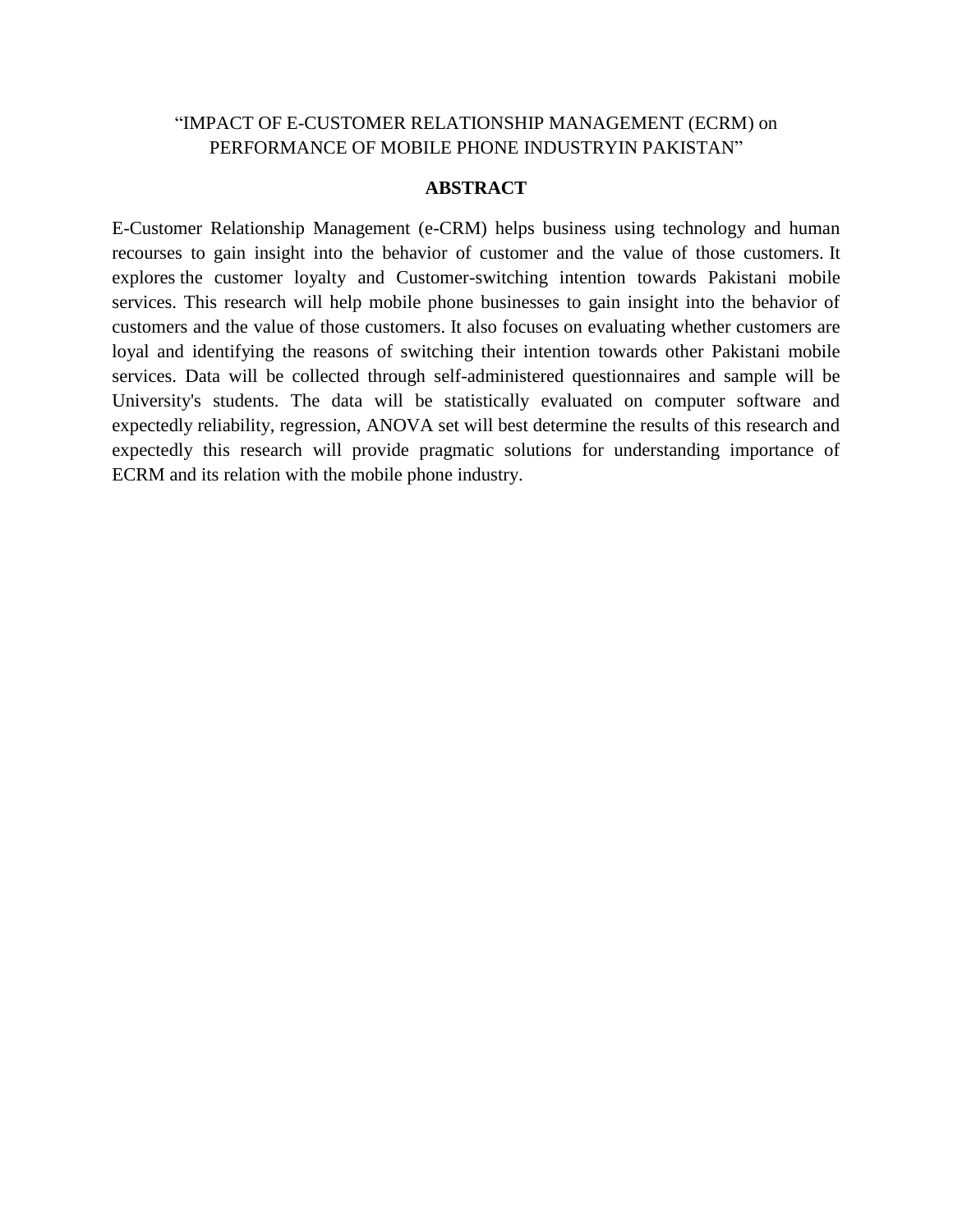# "IMPACT OF E-RECRUITMENT AND JOB-SEEKERS PERCEPTION ON INTENTION TO PURSUE THE JOBS IN MULTINATIONAL COMPANIES"

#### **ABSTRACT**

The study highlights the significance of e-recruitment in the multinational companies. In current epoch technology integrated the information in a sophisticated manner and has influenced on every setting of daily affaires. Hence job seekers are also get benefited with the internet era and start searching the jobs on internet. This study examined the relationship between the recruitment sources, job seekers' perception and intention to pursue the job. Data was collected from 257 respondents and analyzed in relation with the research objectives. For data analysis, computer software SPSS 16.0 will be utilized. In addition T-Test, ANOVA and Cronbach's Alpha Test will be used for data analysis. The findings of the study showed that internet is the most preferred source to search the job among other recruitment sources. Furthermore, it is also suggested that the effectiveness of e-recruitment depends upon the placement of advertisement and salary is the most influential motivator to find interest in the job applied. Lastly, statistics of the study found that the recruitment sources and applicant"s perceptions of job significantly influence the intention to pursue the position applied by the job seeker.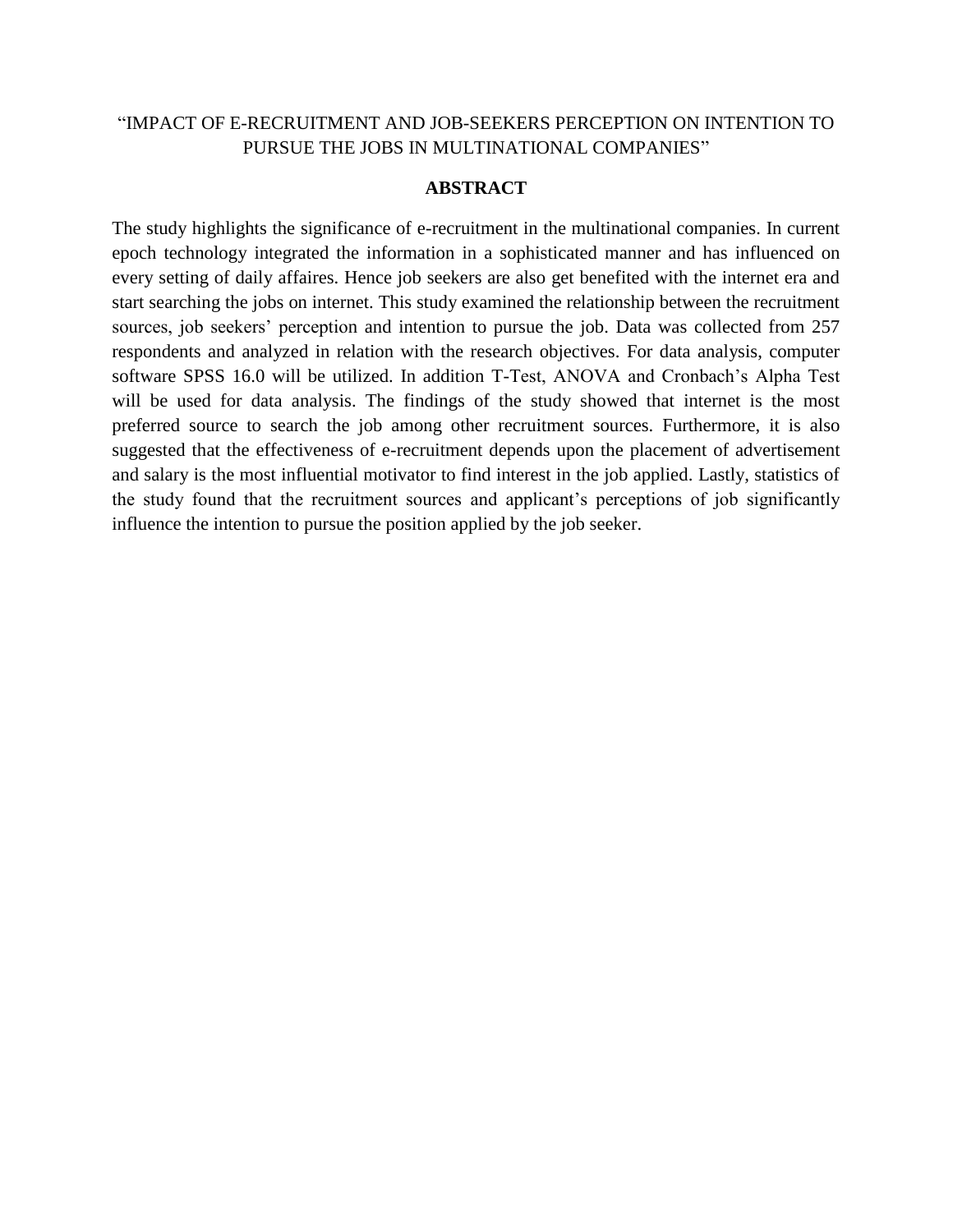# "THE IMPACT OF TRAINING AND DEVELOPMENT PROGRAM ON EMPLOYEE"S PERFORMANCE"

# **ABSTRACT**

Literature shows that training and development program plays vital role in developing organization from different perspectives as well as employee"s performance.

This research paper will be focusing on whether training & development program has impact on employee"s performance or not. The data has been collected through an online questionnaires survey. An education institute (KASBIT) was selected for the study. There were two variables training & development (independent) and employee"s performance (dependent).The correlation between the two variables were checked by applying statistics.

The result showed that there is a significant relationship between the training  $\&$  development program and the employee"s performance.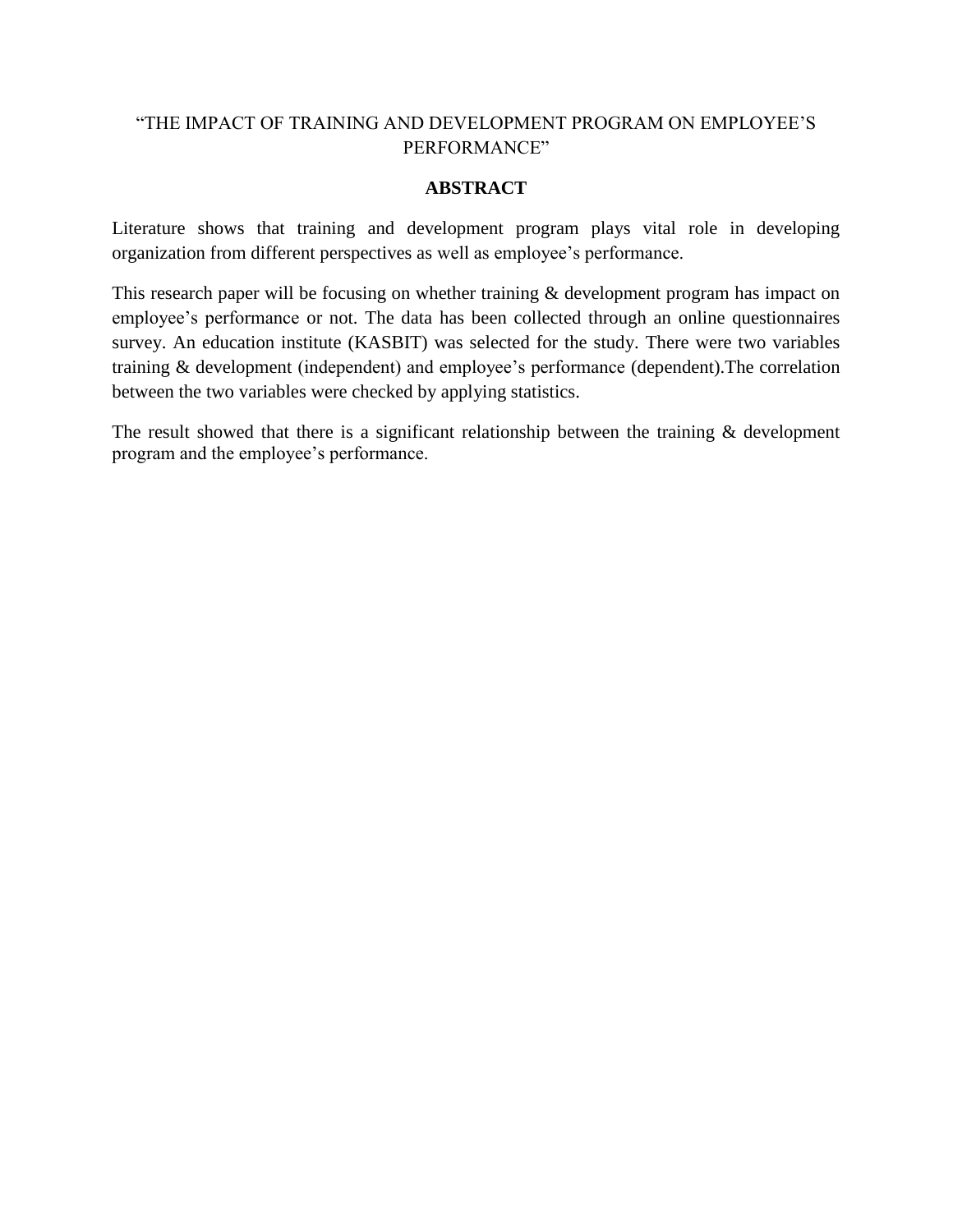# "IMPACT OF ADVERTISING ON CONSUMERS" BUYING BEHAVIOR THROUGH PERSUASIVENESS, BRAND IMAGE, AND CELEBRITY ENDORSEMENT"

#### **ABSTRACT**

This research paper is focusing on the impact of advertising on consumer's buying behaviors. Brand image, persuasiveness and celebrity endorsement in the advertising are the key factors, which raise the consumers' intentions towards the product and buying behaviors. The buying behavior is strongly influenced by image of the product which is build by the advertisers. The primary data of the study is collected through questionnaires and secondary data was collected through internet, journals and business magazines. This survey study was conducted in September, 2015. A sample of 120 respondents was taken, out of which 50 were in government or semi-government services, while 30 were taken from business class and the rest 40 were private employees. The study explores that a creative and well executed advertisement has always a great impact on the buying trends or purchasing behaviors of the consumers. At the same time quality of the product and price are also included with their strong impact on buying behavior of consumer. Likewise to some extent the celebrity endorsement also matters in the buying behavior. Therefore the study concludes that the positive impact of all these factors, on the buying behavior of the consumer proves the loyalty of consumer towards brand which helps in promotion of the advertised product and changes the buying behavior towards buying intentions.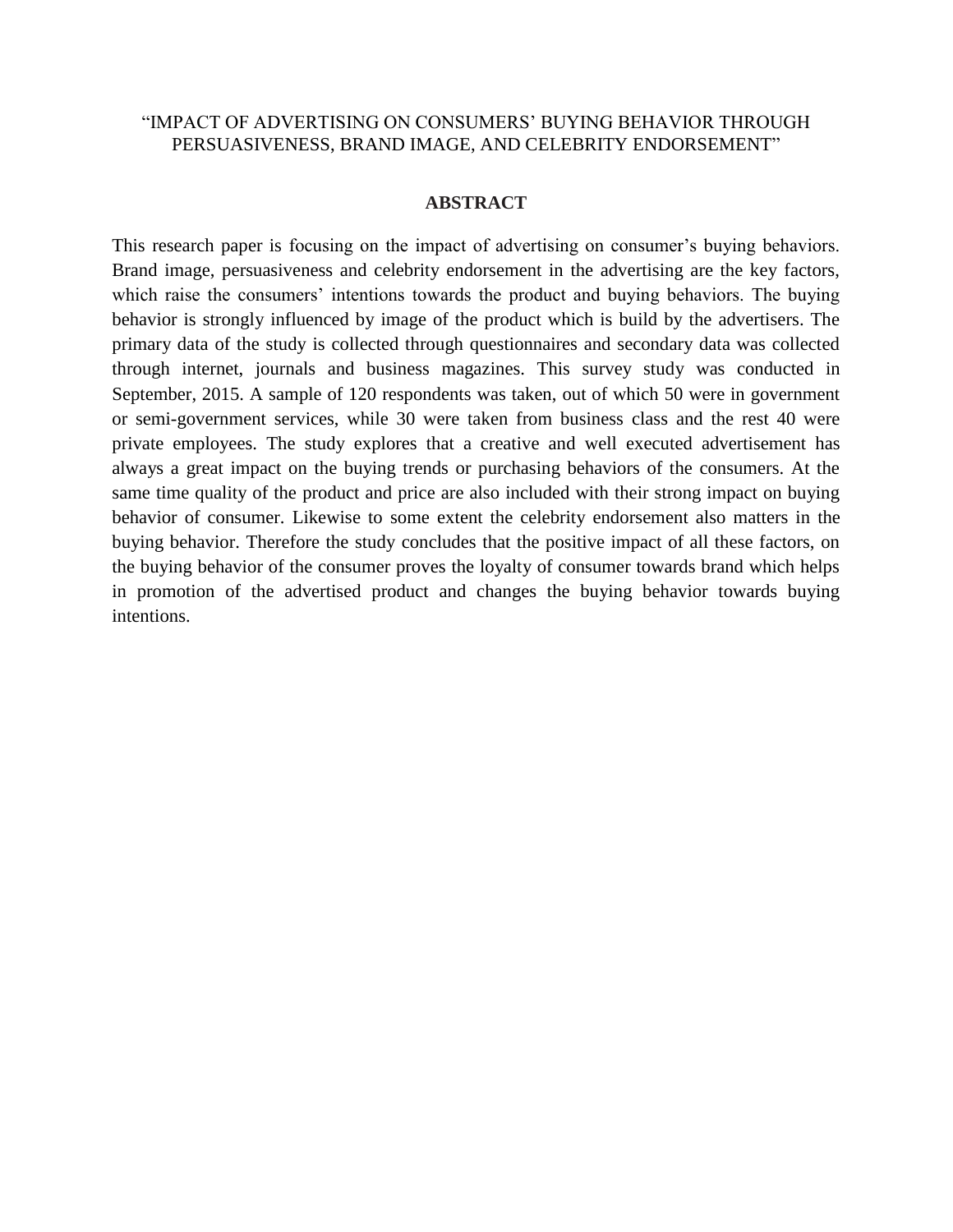# "IMPACT OF TRAINING PROGRAMS ON EMPLOYEES PERFORMANCES IN TELECOMMUNICATION SECTOR (PTCL)"

#### **ABSTRACT**

Literature shows that HR policies play an important role in organizational betterment and different organizations around the world are using HR policies as their competitive advantage. In Pakistan, different organizations are coming towards developing their HR systems and procedures according to new trends and standards, this research is an attempt to identify and explain the role of HR policies in Jaffer Brothers. For this purpose a well-structured survey questionnaire will be used to collecting data from around 200 samples and it will be analyzed on statistical software SPSS. It will explore the impact of organizational strategies, tactics and practices and its impact on employee performance. It is expected that most of research finding will conclude with feasible recommendations to adopt more pragmatic and practical approaches for enrichment of Employee performance in the target organization.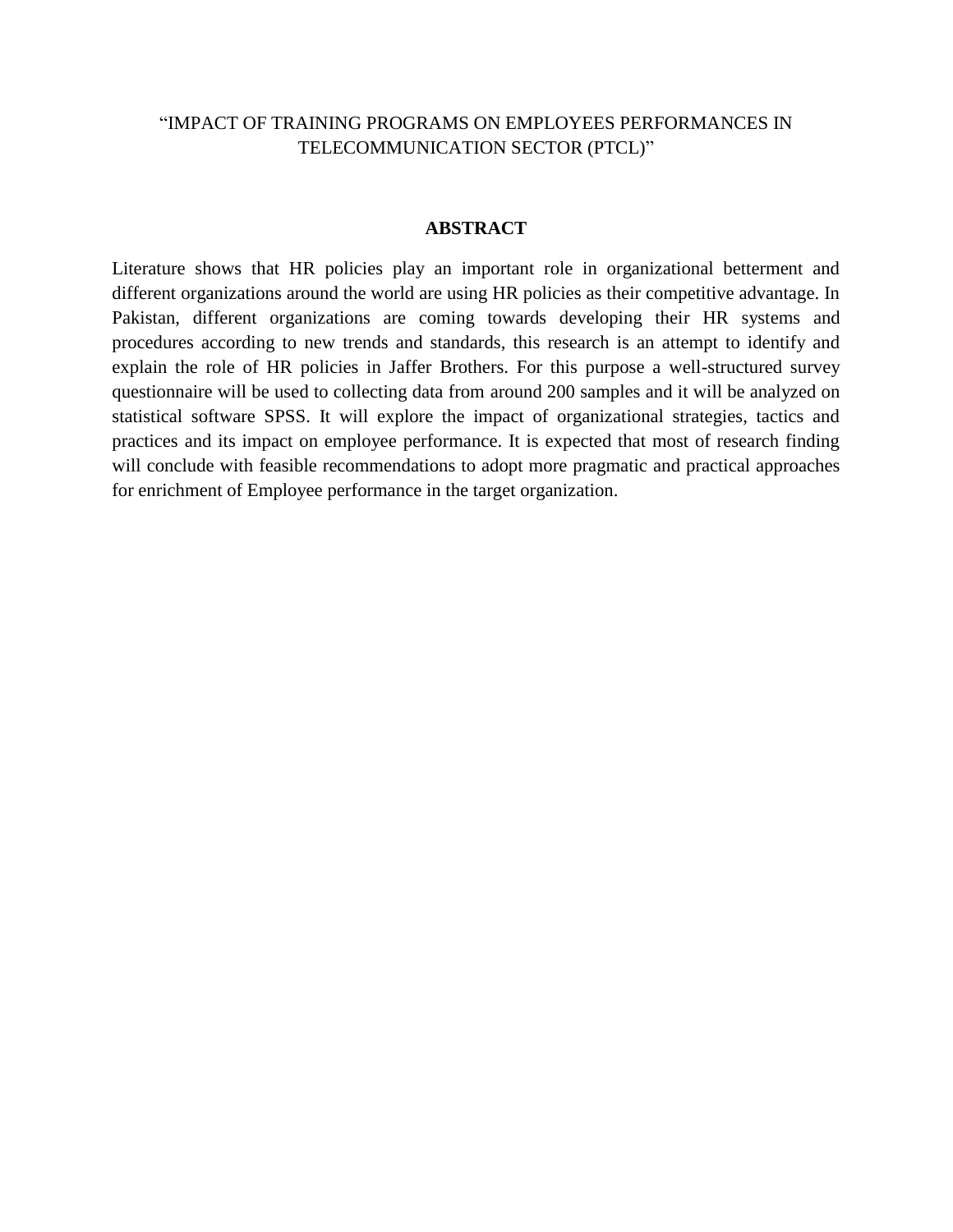#### "IMPACT OF MOTIVATION ON EMPLOYESS PERFORMANCE"

### **ABSTRACT**

Motivation plays an important role in all public and private organizations. Motivation of workers on any organization is more important to drive workers to achieve organizational goal. Without motivating their employees organizations can"t run and can"t achieve their goals. Purpose of present study is to explore the impact of motivation on employee"s performance in banking sector. The data for present study has been collected from employees of different banks of Pakistan using structured questionnaire. Results from present study explores that motivation plays a vital role toward the performance of employees in banking sector. An organization motivates its worker in order to achieve their mission and vision.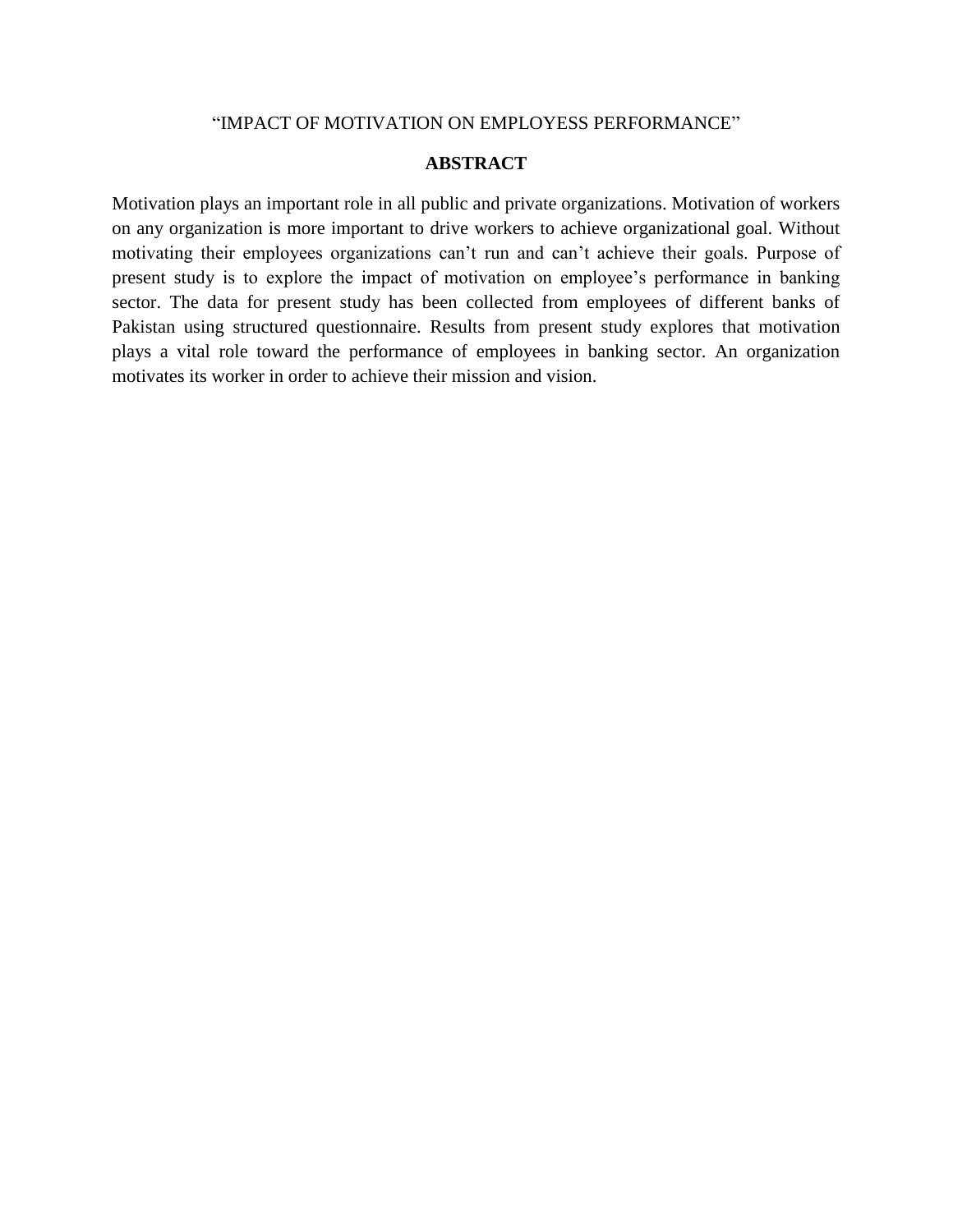# "IMPACT OF PAYROLL ON JOB SATISFACTION IN MANUFACTURING INDUSTRY OF PAKISTAN"

### **ABSTRACT**

Literature shows that salary system is directly proportional to the job satisfaction. Smart organizations use this combination for their organizational development and set satisfactory reward for making their employees loyal, enthusiastic, committed and hardworking. This research will be focusing on identification and relationship between the salary and job satisfaction in manufacturing industry of Pakistan. Literature also shows that salary satisfaction affects positively on job involvement, efficiency of work, motivation, work inspiration and performance. On these variable a well structured survey questionnaires will be evaluated on statistical tools. Same size will be around 200 and the will provide evidence about the relationship among hypothetical variables. In addition based on research we will say that whether the payroll has significant impact on job satisfaction or not.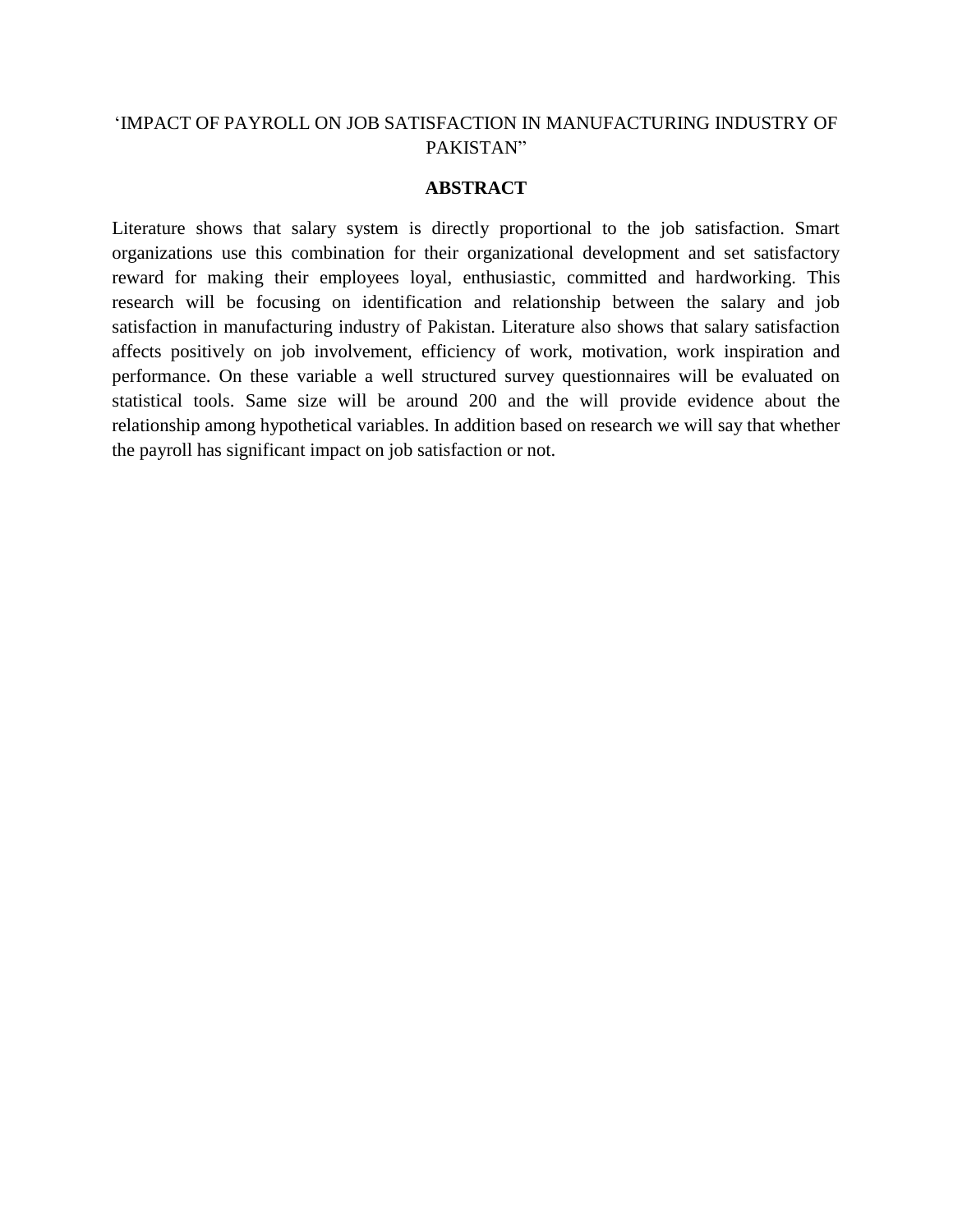#### "IMPACT OF REWARD SYSTEM ON EMPLOYEE MOTIVATION"

### **ABSTRACT**

In the age of globalization organizations have realized the importance of their human resources and become increasingly interested in managing employees in such a way that can enhance business performance. To ensure competitive advantage, people who are working for the organization should be motivated by providing a well-balanced reward and benefit system. The purpose of this study is to identify the relationship between rewards (extrinsic and intrinsic) and their impact on employee performance and actions to motivate the employees of Telecommunication industry. The data is collected from 250 employees of different telecommunication companies and was analyzed using mean values and frequency percentage tables. The result concludes that, with the advancement in the career path, income level and age intrinsic rewards become the vital factor for the employee motivation. However, organizations should consider for a more structured reward system that considers both intrinsic and extrinsic rewards which in turn prospers high performance culture in the telecom industry.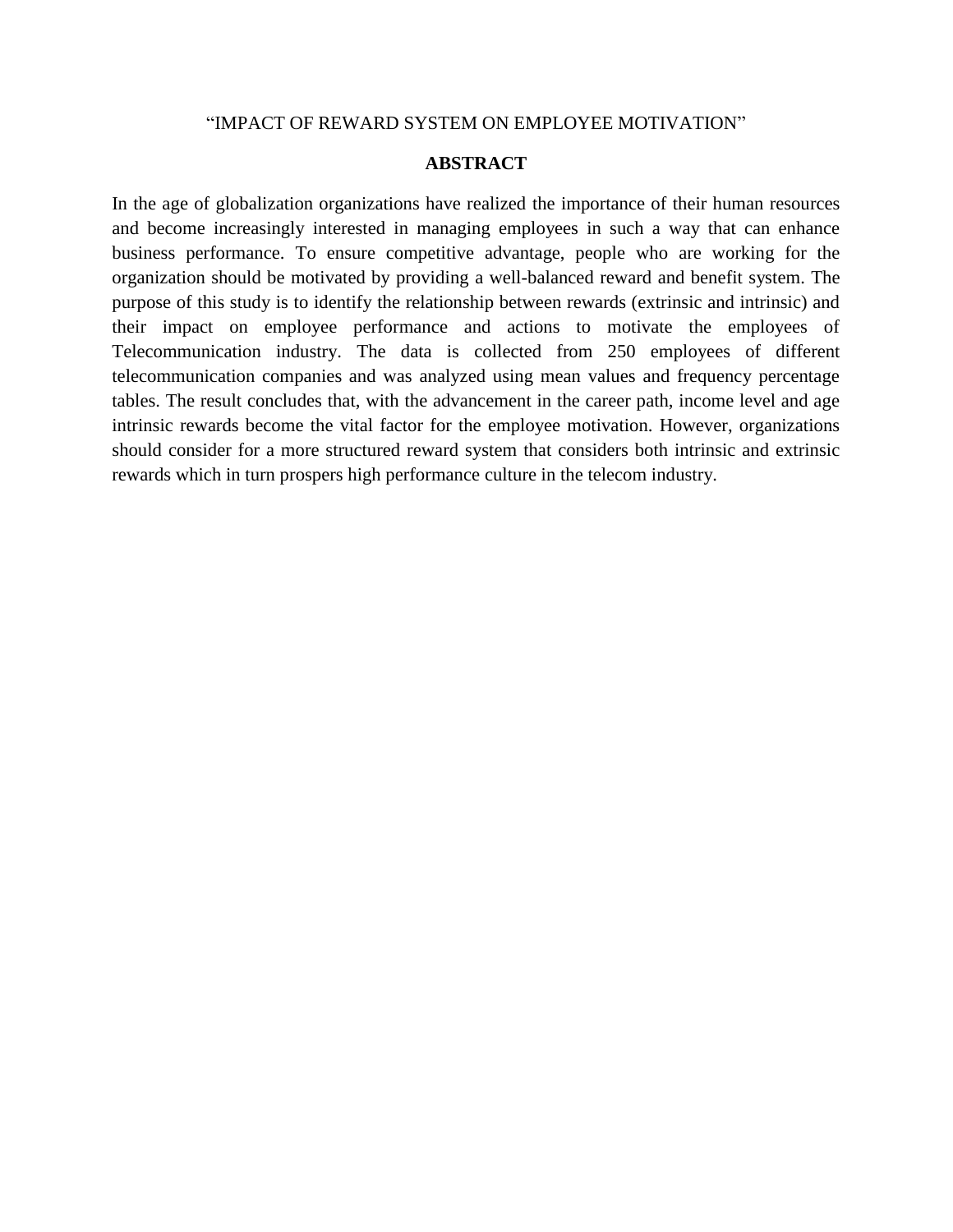# "IMPACT OF ADVERTISEMENTS ON THE BRAND PREFERENCE TOWARDS 'FAIRNESS CREAMS' AMONG PAKISTANI YOUNGSTERS"

### **ABSTRACT**

Today fairness creams have become an essential product for Pakistani FMCG companies in order to increasing their overall sales turnover because of the importance given by the Pakistani consumers towards their fairness. Today people are more concerned about their outward personality to come out with flying colors during their studies or work life or in getting the suitable partner that is evident from the advertisements shown on the Pakistani media. The marketing strategies for achieving the sales targets of the particular product provide the strongest possible competitive advantage. The majority of users of fairness creams are youngsters or teenagers. There are various brands available in fairness creams market in Pakistan. Hence, this paper aims to explore the brand preference of youngsters towards fairness creams. The paper also discloses the factors influences consumers in preferring various brands of fairness creams in Pakistan.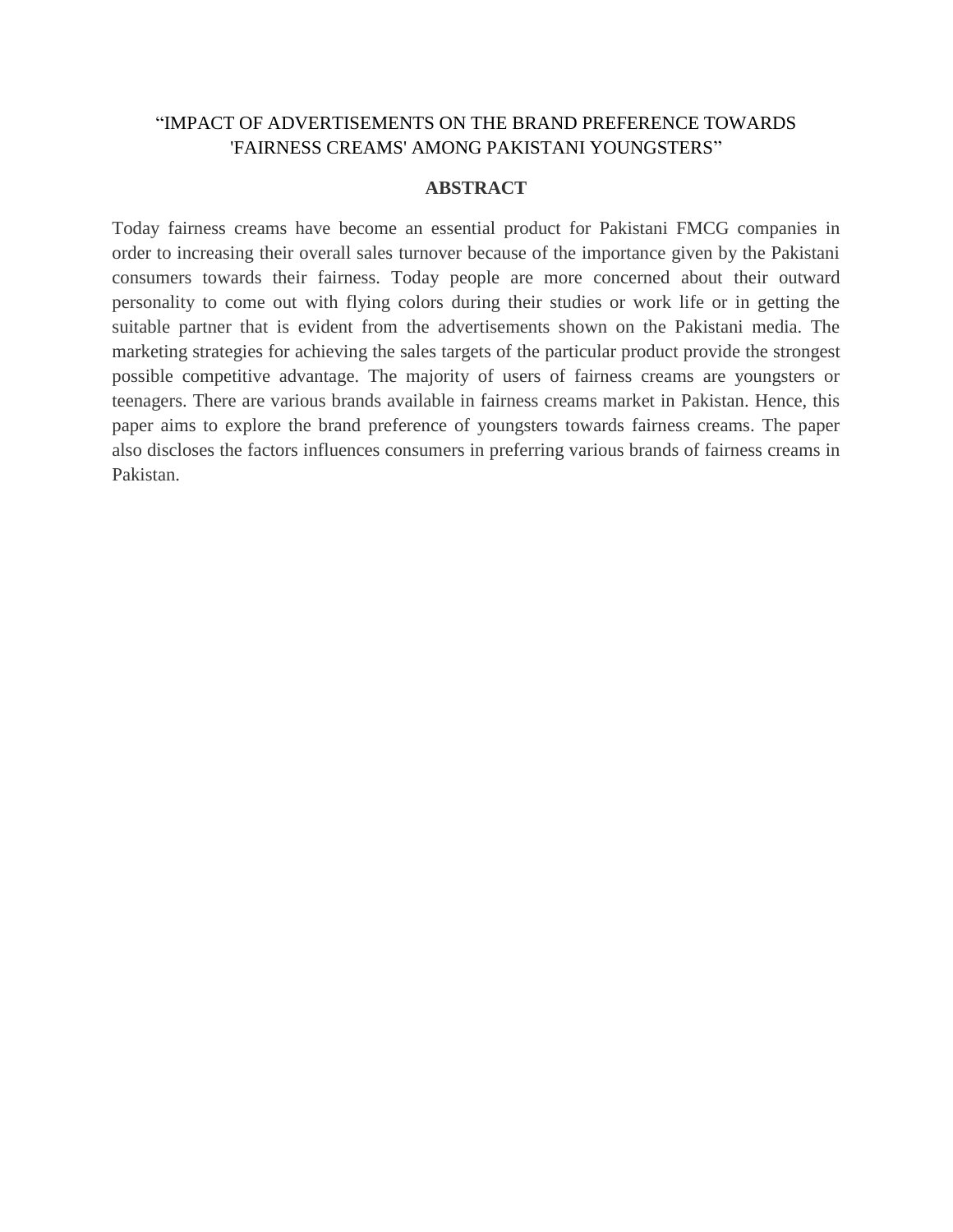# "THE IMPACT OF E-COMMERCE ON SUPPLY CHAIN MANAGEMENT A STUDY ON METRO CASH &CARRY"

# **ABSTRACT**

The Internet era has revolutionized not only the way we conduct business but also the methods adopted with the management of the supply chain, such as the way businesses communicate with each other and how each member in the supply chain is impacted. The purpose of the study is to analyze how e-Business has influenced the supply chain management.

There are two variable in this research paper impact of e-commerce (independent) and supply chain management (dependent).The correlation between two variables will be checked by applying different statistics.

Data was obtained via Web browsing and e-mail. This paper first discussed various activities that involved in supply chain management process; information, products, and financial flows. It then illustrated the ways that e-commerce to be integrated into supply chain management to gain competitive advantages in dynamic business environment. Findings showed e-commerce has the capacity to have an impact on the physical, information and financial flows of supply chains. This paper is origin and empirical study that would be a contribution to business practitioners and academia.

This paper will help to clarify the impact of e-commerce in supply chain management. In this sense, practitioners can take this impact to redraw the organizational landscape and business processes amongst supply chain participants.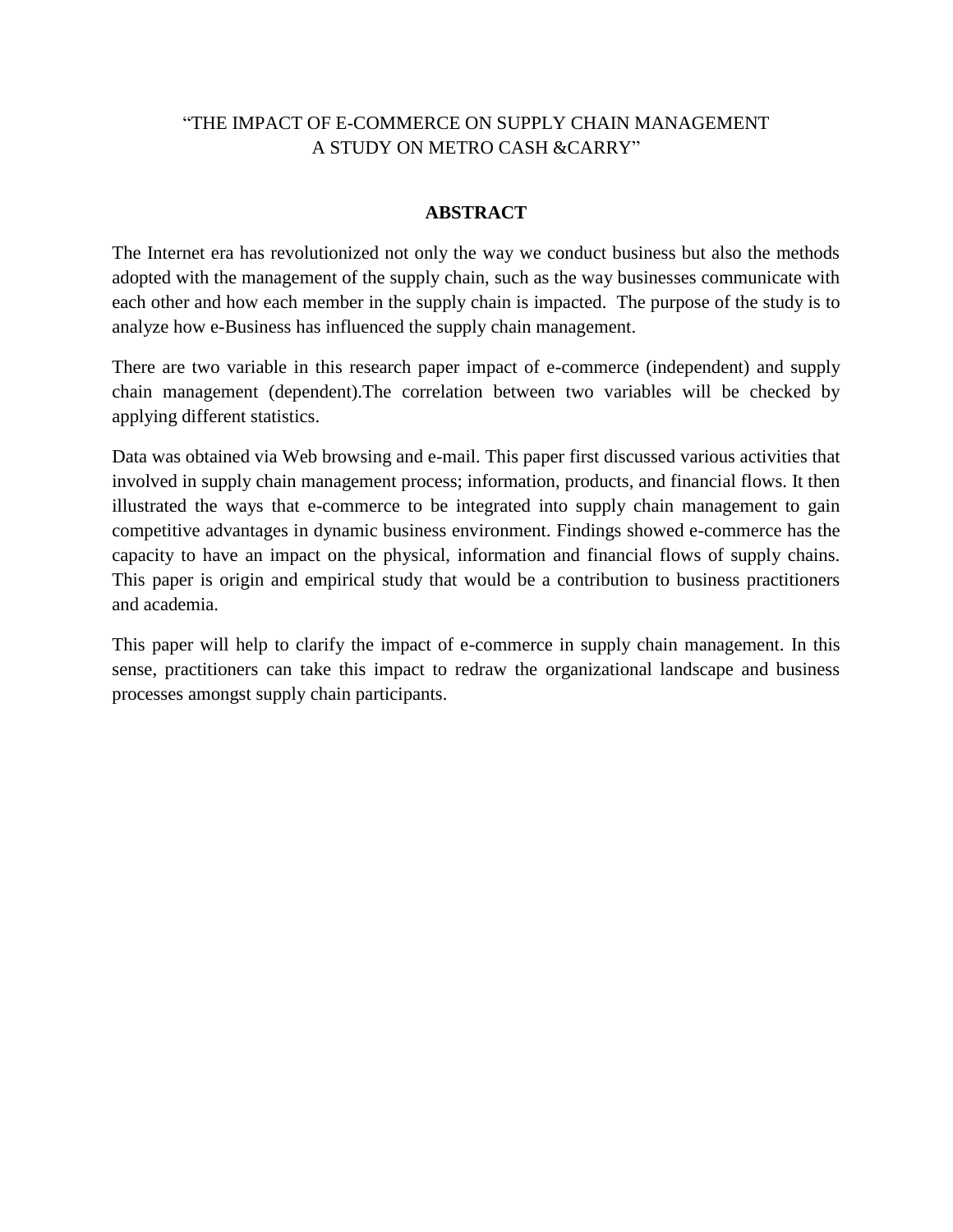# "IMPACTS OF ENTREPRENEURIAL EDUCATION ON THE ENTREPRENEURIAL INTENTIONS OF STUDENTS OF KASBIT"

### **ABSTRACT**

Entrepreneurial activities play an important role in elevating economic growth of any country. Pakistan is a developing country moving forward slowly on the path of entrepreneurship. Students are future of any country. Education plays a vital role in grooming student"s minds. The role of KASBIT University is momentous to furtherance of entrepreneurial intentions of students, the brief study of entrepreneurship provided by the university shapes the student's decision about whether to become an entrepreneur or not. Since the last decades we have been witnessing escalating interest of our students in being entrepreneurs. This research is conducted to identify the effects of entrepreneurial education on student"s mindsets of KASBIT. We used survey questionnaire as our method. Questionnaire was distributed among all students of KASBIT. The outcomes are dependent on survey results. There are other factors too that we also need to consider except entrepreneurial intentions, such that family background, economic stability of country, political conditions, opportunities and rules and regulations for entrepreneurs by the Governmental and other Non-Governmental bodies.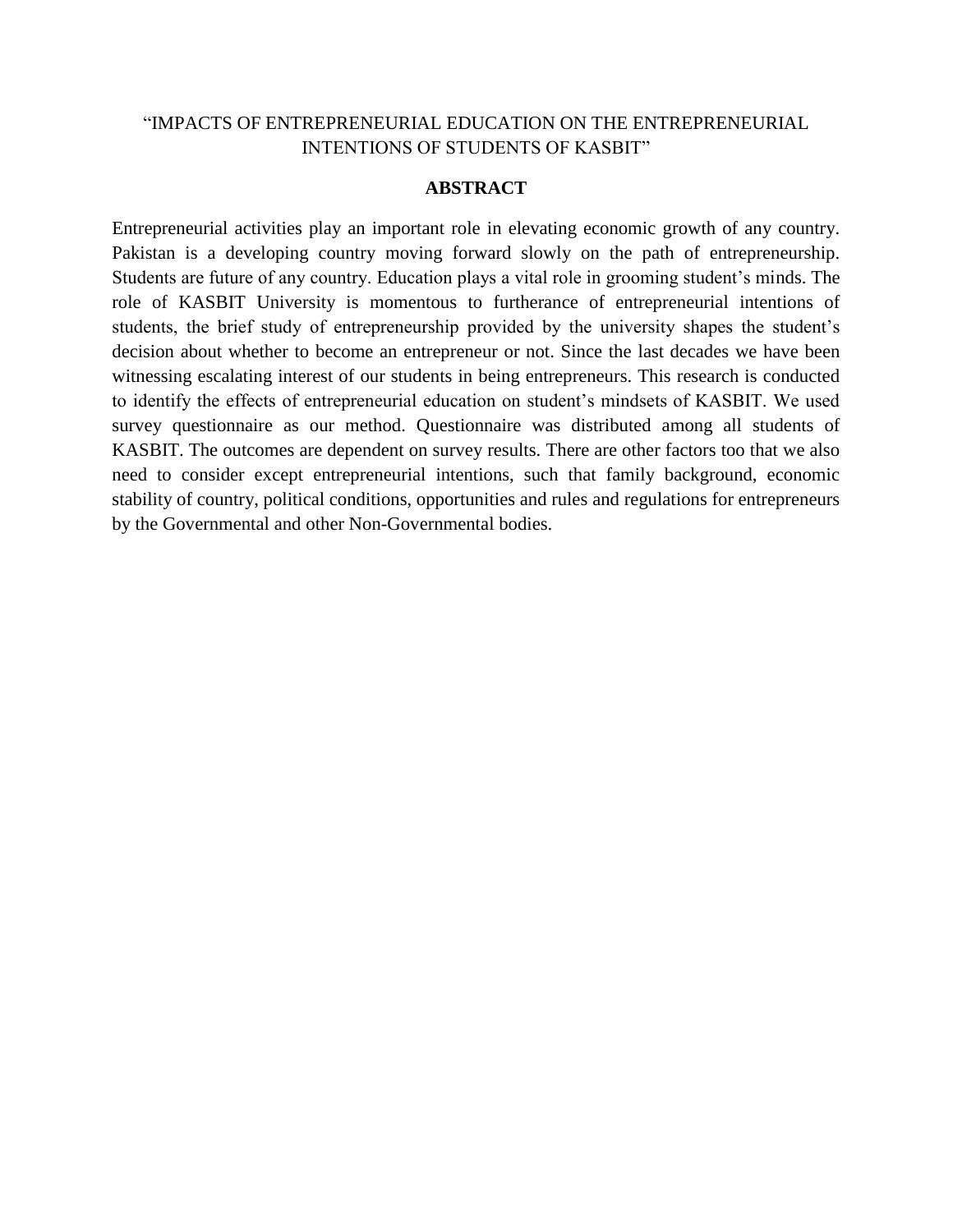# "IMPACT OF EFFECTIVE ADVERTISING ON CONSUMER BUYING BEHAVIOR (A STUDY OF MOBILE PHONE PURCHASERS IN PAKISTAN)"

### **ABSTRACT**

This study focuses on the impact of effective advertising on consumer buying behavior. The need for effective advertising has risen. Most of times, advertisements do not have an impact on purchase behavior on consumers due to ineffectiveness. The basic objective of this study is to examine how much emotional responses are generated after watching effective add that persuade consumer purchase behavior. An advertisement has also influence or even can change the buying behavior of consumers. Data was collected self-administered questionnaires t-statistics from 100 respondents of the general public of Pakistan, who was involved in the purchasing process. Convenience sampling was for data collection Correlation and regression analysis were used. Demographics such as gender, age and qualification were also included. It has been observed by reviewing the findings that effective advertising is the major source to generate sensations in consumers which motivate them to buy advertising mobile phone products. Findings revealed that factors of emotional and environmental response have a significant impact on behavior of Pakistani consumers.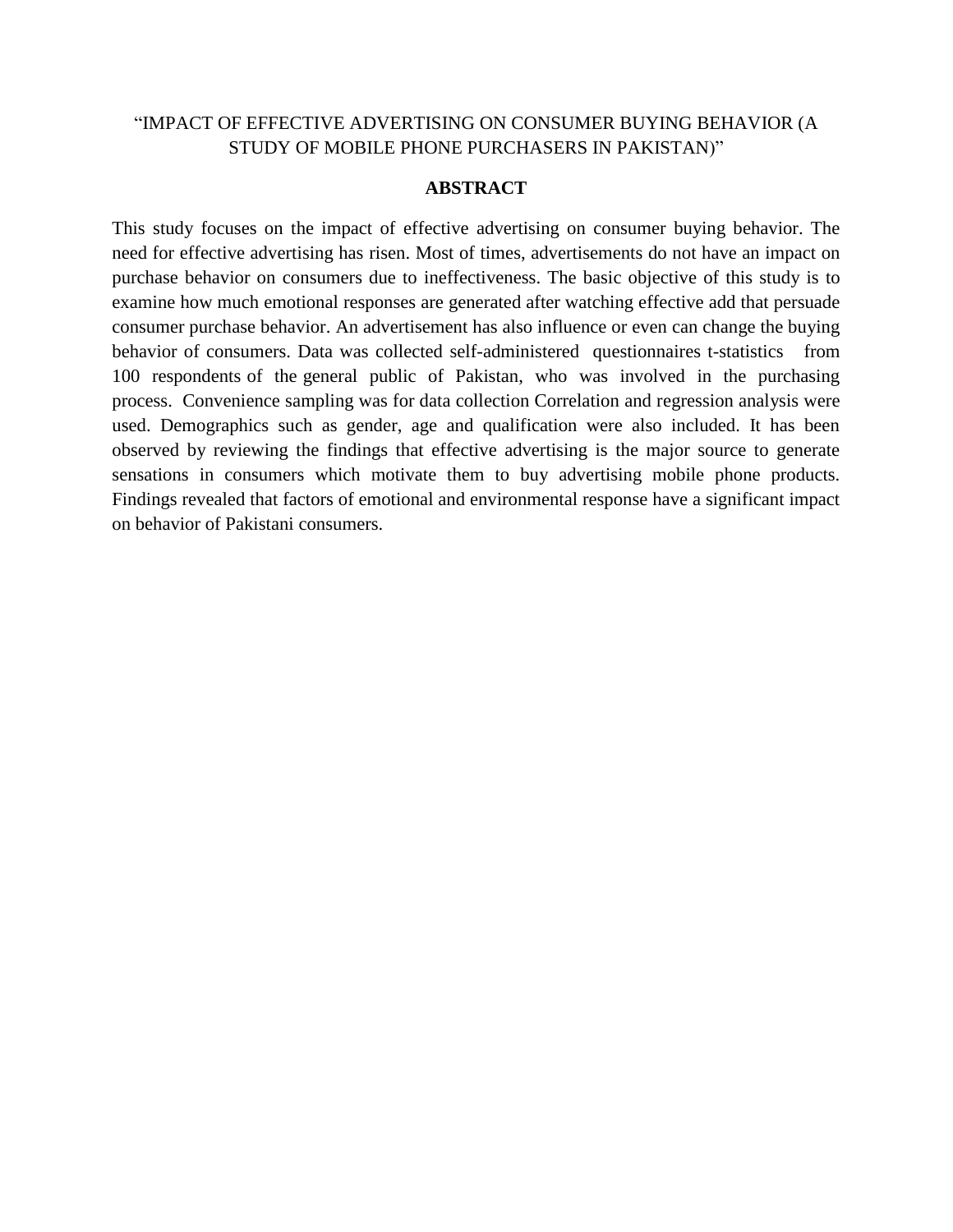### "IMPACT OF EFFECTIVE BILLBOARD ADVERTISING ON CUSTOMER ATTENTION"

### **ABSTRACT**

This study explain billboard advertising and their impact on consumer attention, whether the target audience gives importance to billboard or not, and to understand the element that are necessary to create an effective billboard to attract customers attention. Billboard advertising plays an important role and it should be placed on right place at right moment. It is a best way for introducing or advertising your business products because it's an easiest marketing tool to communicate with different people, you don"t need to find your customers, and customer will find your advertising. The objective of this study is to determine what features should be used to attract customer while making billboard ads. Variables used in this study include Color & size, Celebrity Images, Brand Image & Logo and Texture & Messages. All these variables have positive impact on customer attention. Effective advertising through billboard should be based on variety, reality, quality and attractiveness. A sample of 200 respondents has been taken. The primary data of the study is collected personally with the help of well-structured and closed ended questionnaire and survey is based on 200 respondents. Researcher has been conduct one tail T-Test and used the frequencies too. The SPSS program was used in conducting the analysis. Purpose and objectives were successfully satisfied. This Research is beneficial for all consumers as well as for company. Final result shows number of factors in billboard advertising which helps in attracting consumer's attention towards billboard. Further research will be done by interviewing more consumers of all ages and advertising experts so that accurate results will be generated.

Keywords: Advertising, Brand Image, Celebrity, Consumer Attention